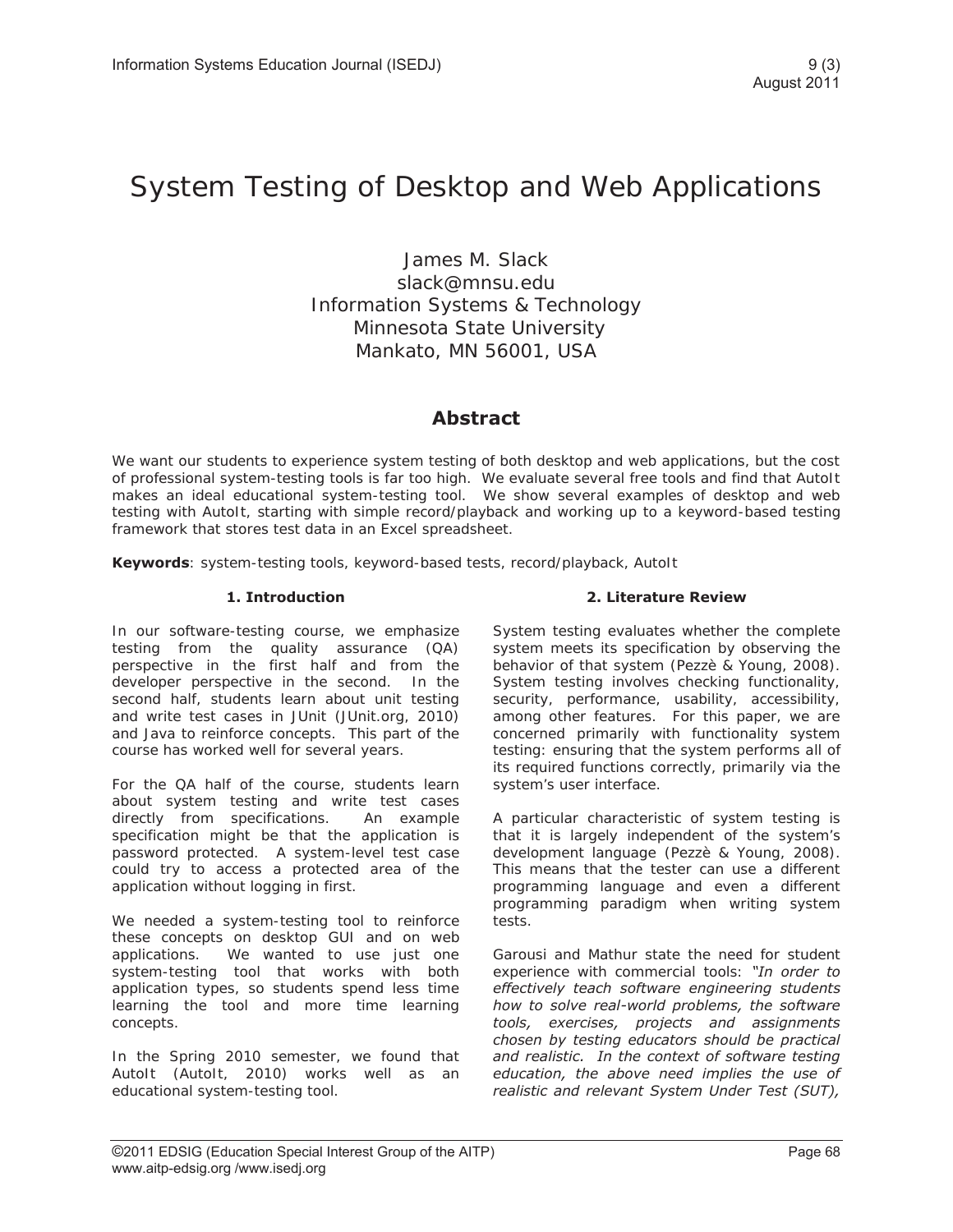*and making use of realistic commercial testing tools. Otherwise, the skills that students acquire in such courses will not enable them to be ready to test large-scale industrial software systems after graduation." (2010, p.91)* 

Garousi & Mathur (2010) found that of seven randomly-selected North America universities, just two use any commercial testing software: the University of Alberta, which uses IBM Rational Functional Tester (IBM, 2010); and Purdue, which uses Telcordia AETG Web Service (Telcordia, 2010). (Both universities also use open-source testing tools.) Of the seven universities in the survey, five use JUnit, usually along with other tools.

Buchmann, Arba, and Mocean (2009) used AutoIt to develop an elegant GUI test case execution program that reads test case information from a text file. For each test case, the program executes a user-defined AutoIt function to manipulate the SUT, and then compares the SUT with expected behavior. The program can check standard Window GUI controls and even images.

#### **3. Evaluation**

#### **Evaluation Criteria**

We try to give students a QA system-testing experience that is as close to the "real thing" as using JUnit is for unit testing. Ideally, we would use a popular commercial-quality tool such as HP QuickTest Pro (Hewlett-Packard Development Company, 2010) for system testing, but the perstudent licensing costs are too high. (We briefly considered licensing commercial software for a lab, but nearly all our students have their own computers and prefer to use them for their assignments.) Therefore, we needed a free, Windows-based tool with these features of commercial-quality tools:

*Record/playback*: The tool should be able to record keyboard and mouse activity into a script for later playback, so students become familiar with the advantages and disadvantages of this simple technique.

*Programmability*: The tool should use an easyto-learn, high-level, interpreted language. This capability allows students to move beyond record/playback, building high-level functions for interacting with the SUT, and to construct their own test frameworks.

*Desktop GUI and web application support*: The tool should be able to test both major application areas: desktop applications (Windows GUIs) and web-based applications. *External resource access*: The tool should be able to access files, databases, spreadsheets, and other resources, so that students can store test data in these places and so they can verify application activity.

*Control information*: The tool should include the ability to find input and output controls and provide information about them. This capability allows students to write higher-level functions to test the SUT.

*Integrated development environment (IDE)*: The tool should include an easy-to-use environment for building and running tests.

*Support*: The tool should include complete, well written, and well-organized documentation.

Over the past few semesters, we have tried JUnit, Badboy (Badboy Software, 2010), and Selenium (Selenium Project, 2010) for system testing. In Spring 2010, we decided to examine AutoIt and AutoHotKey (AutoHotKey, 2010). This section compares the relative merits of each of these tools.

#### **JUnit**

JUnit was originally designed for unit testing, so it is unsuitable for system testing by itself. However, several third-party utilities add system-testing capabilities to JUnit. For example, we have used HttpUnit (Gold, 2010) and HtmlUnit (Gargoyle Software Inc., 2010) for web testing with JUnit, and Abbot (Wall, 2008) for GUI testing.

We have had some success with these thirdparty tools, but we have found that both HttpUnit and HtmlUnit execute slowly. Furthermore, neither includes record/playback capabilities. Although Abbot does include record/playback for desktop GUIs, it works only with Java Swing and AWT. These drawbacks motivated us to consider other approaches.

#### **Badboy**

Figure 1 shows Badboy, a web-testing tool that includes a script editor and an integrated web browser. Of all the tools mentioned, Badboy is by far the easiest to get started with, because it installs easily and excels at record/playback.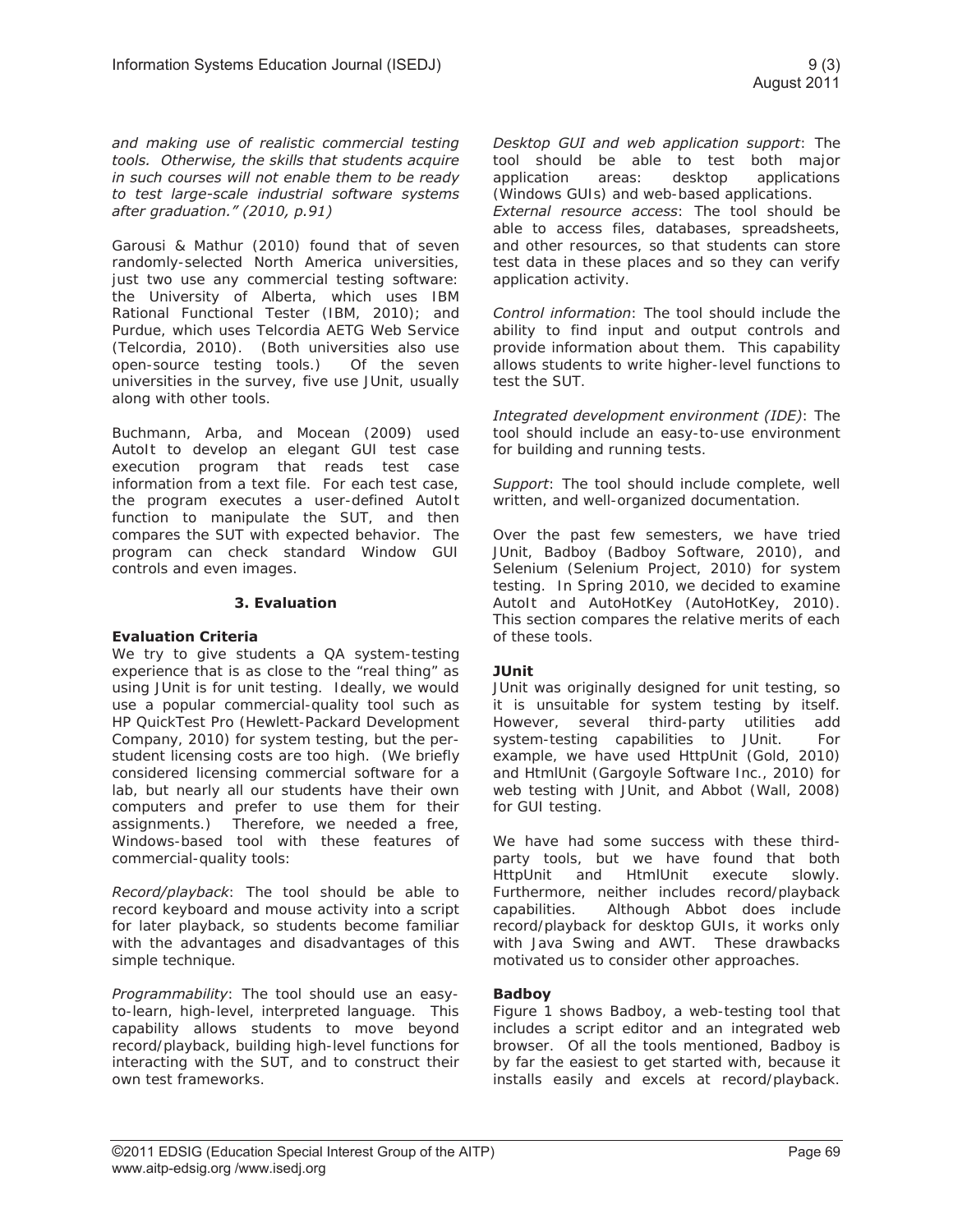Badboy's integrated help file includes several well-written tutorials.





**Browser** area

#### **Figure 1: Badboy.**

Although Badboy includes load testing, reports, and other valuable features, it has limited programmability and access to external resources, and is useful only for web testing. It cannot test desktop GUI applications, which removes it from further consideration.

#### **Selenium**



#### **Figure 2: Selenium.**

 Figure 2 shows Selenium, which is similar to Badboy because it includes a script editor, has very good record/playback support, and only does web testing. In contrast to Badboy, Selenium is a Firefox add-on rather than an

integrated application. However, the process of recording and executing scripts is nearly the same as Badboy.

Selenium has a great deal of well-written documentation and an active user community. Selenium can convert its scripts to several different formats, including Java (JUnit), Python, Ruby, C#, Perl, and PHP. This capability makes these scripts easy to customize with higher-level functions and external resources.

Selenium has the same major drawback as Badboy: it works only for web applications. We needed a tool that works with both web and desktop applications.

#### **AutoHotKey and AutoIt**

AutoHotKey and AutoIt are each automation utilities for Windows that are very similar to each other. This similarity is not surprising because AutoHotKey started as a fork of AutoIt in 2003 (Wikipedia, 2010).

Neither utility was designed specifically for testing, but they can be used that way because each includes a simple scripting language, record/playback capability, the ability to access external resources, and a simple IDE built on the SciTE editor (SciTE, 2010). They can each generate GUI executables, which is convenient for creating desktop SUTs. Each has a wellwritten help file and an active user community.

Of the two, we have found AutoIt to be generally more robust and better documented. In addition, AutoIt has a much larger standard library that includes functions for accessing and controlling SQLite databases, Excel spreadsheets, and the Internet Explorer browser. AutoHotKey can do all this, too, but requires installing third-party libraries. (Both can access other external resources with ActiveX.)

Finally, we have found that AutoIt's programming language is easier for students to learn, because it is similar to Visual Basic (VB). In contrast, AutoHotKey's programming language is similar to MS-DOS batch language, which most of our students are not familiar with, in spite of using Windows.

We prefer a VB-like language, because HP QuickTest Pro uses VB, and we want students to get a feel for professional testing tools. Figure 3 shows the AutoIt IDE with a test script at the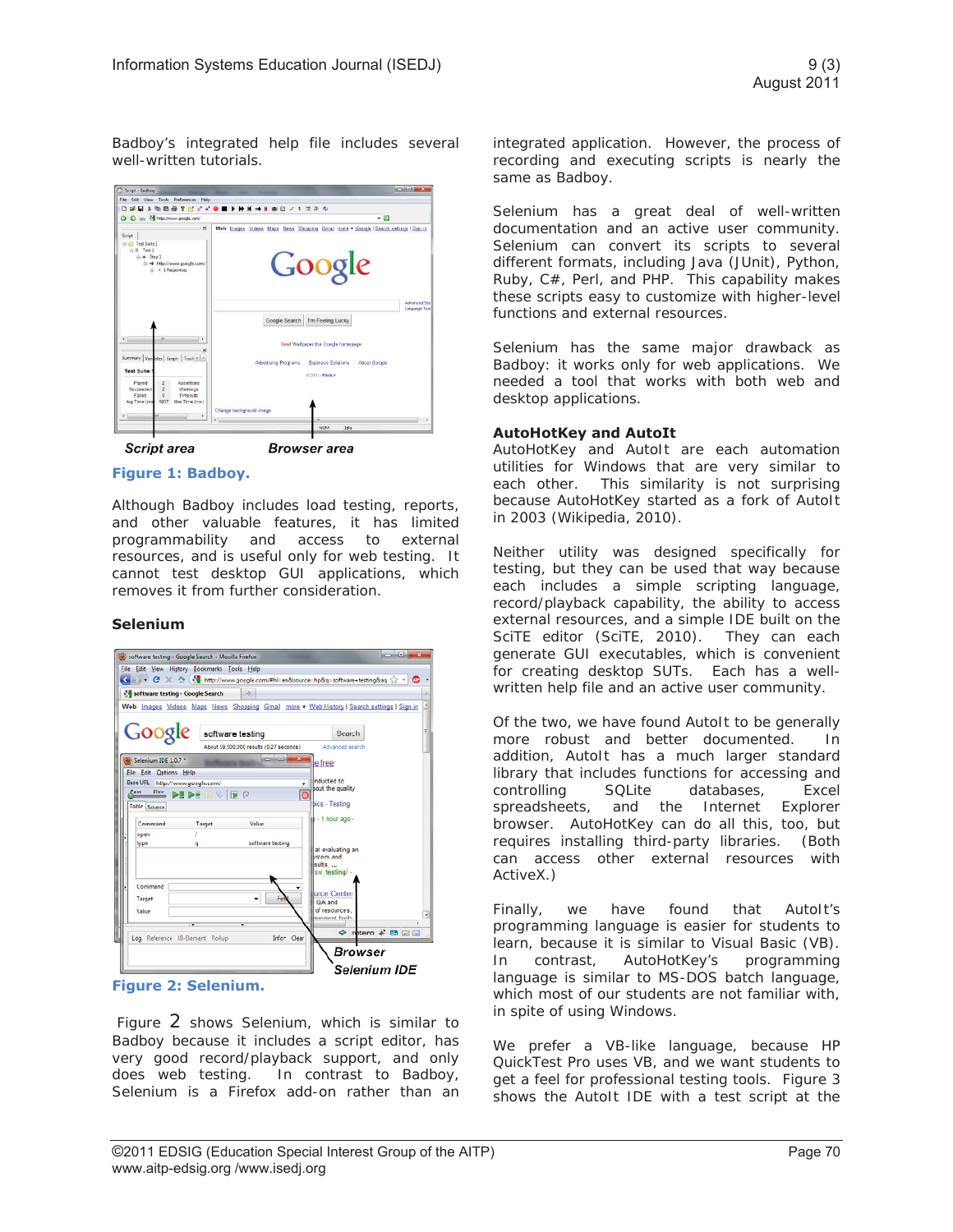top, results of the test at the bottom, and a simple SUT created with AutoIt's GUI facility.

Table 1 (in the appendix) summarizes the author's subjective evaluation of the testing tools we considered. The rating scale goes from zero (not present) to five (excellent support). AutoIt emerges as the clear winner in this evaluation.



Script Output SUT

**Figure 3: AutoIt.** 

## **4. AutoIt Overview**

AutoIt is "a freeware BASIC-like scripting language designed for automating the Windows GUI and general scripting."(AutoIt, 2010) (When downloading, make sure to install both the "AutoIt Full Installation" and the "AutoIt Script Editor.")

The language is procedural but not objectoriented. Figure 4 shows an example of an AutoIt function that adds line numbers to a text string. Like PHP, AutoIt requires a dollar sign before each variable name. A comment starts with a semicolon and continues to the end of the line. A statement that continues to the next line must use an underscore at the end of the line as a continuation character. The functions StringStripWS(), StringSplit(), UBound(),

StringFormat(), and ConsoleWrite() are from AutoIt's standard library. String concatenation uses the ampersand (&) symbol. The term @CRLF is a "macro" that signifies an end-of-line sequence of carriage return and line feed.

```
; Returns $text string with a line number 
; at the beginning of each line. 
Func NumberLines($text) 
     ; Strip whitespace. 
     $text = StringStripWS($text, 3) 
     ; Break into lines (array of strings). 
     $lines = StringSplit($text, @CRLF, 1) 
     ; Build result string. 
    $out = ""For $i = 1 To UBound($lines) - 1
         $out &= StringFormat("%d. %s\n", _ 
                  $i, $lines[$i]) 
     Next 
     Return $out 
EndFunc 
; Test the function. 
$s = "first line" & @CRLF & "second line" & @CRLF 
ConsoleWrite(NumberLines($s)) 
Figure 4: An AutoIt function.
```
AutoIt has four different looping statements, including while, do-until, and two kinds of for statements. It also has if-else, select-case, and switch-case selection statements.

The extensive standard library includes many functions for starting and manipulating Windows programs. For example, the code in Figure 5 starts the Notepad text editor, waits for it to finish loading, and then enters some text into the text area.

AutoIt recognizes integer, floating-point, string, Boolean, binary, pointer, and variant types. The only built-in collection type is arrays, but because AutoIt supports COM (Component Object Model), it can also use collection types from .NET and Windows Script. Figure 6 shows an AutoIt program that uses an ArrayList from .NET.

AutoIt's support of COM also allows it to access external resources such as database systems. For example, Figure 7 shows how to query a Firebird relational database with SQL.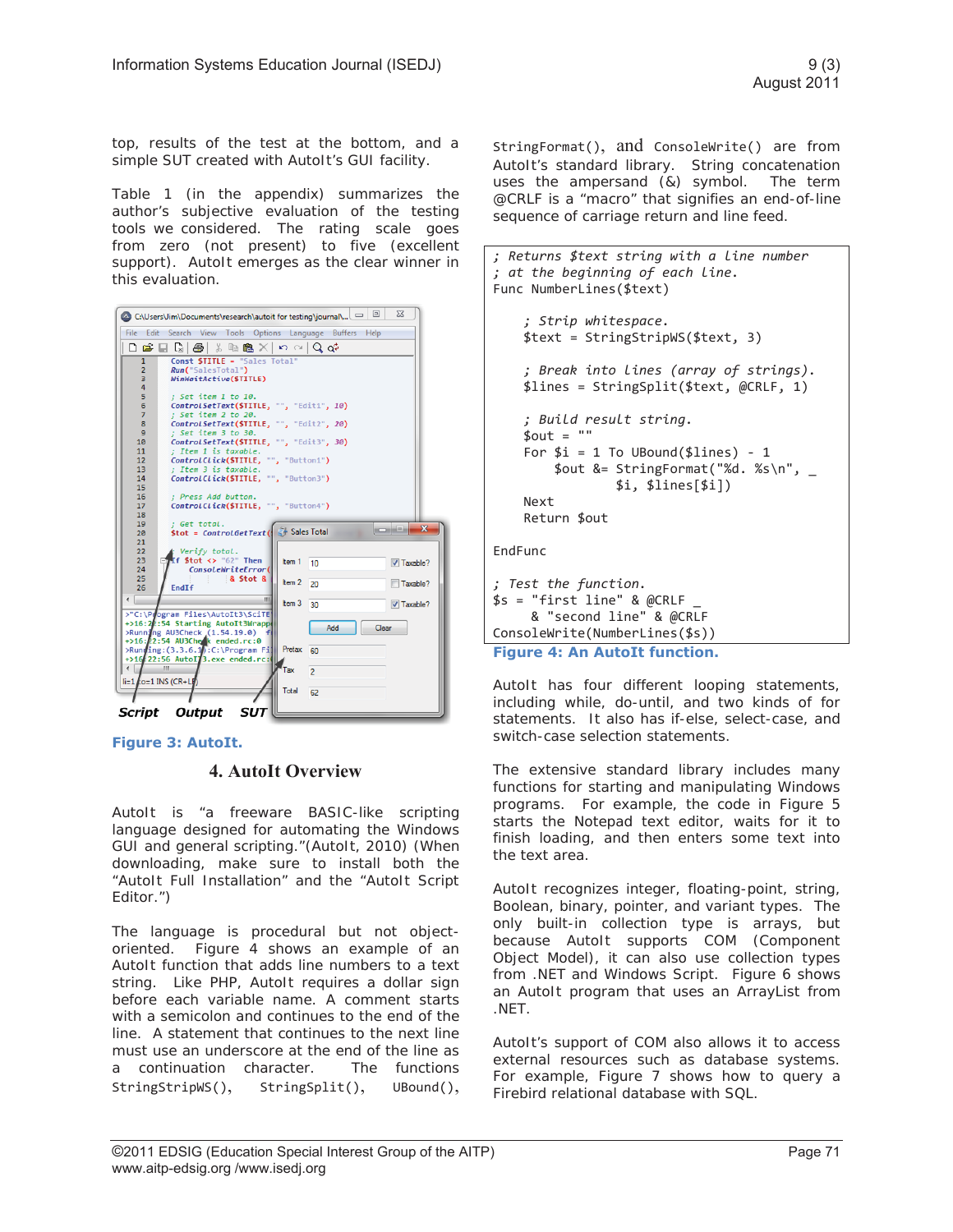Run("notepad.exe") WinWaitActive("Untitled - Notepad") Send("This is some text.") **Figure 5: Start Notepad and enter text.** 

```
; Define a .NET ArrayList. 
$class = "System.Collections.ArrayList" 
$list = ObjCreate($class) 
; Add elements. 
$list.Add("Intel Corporation") 
$list.Add("Hewlett-Packard") 
$list.Add("General Motors") 
; Iterate through the list. 
For $company In $list
```
 ConsoleWrite(\$company & @CRLF) Next

**Figure 6: Using .NET within AutoIt.** 

# **5. System Testing Examples**

Figure 8 shows a simple SUT: a Sales Total application that sums up to three items, each of which may be subject to a 5% sales tax. For student assignments, we typically include about three deliberate errors in the SUT for students to find.

We wrote the application in AutoIt using its Koda GUI utility and compiled it to an executable with AutoIt's Aut2Exe utility. We also used Aut2Exe's obfuscation option to thwart decompilation, so students cannot simply examine the source code to look for errors.

```
; Create a connection object. 
$conn = ObjCreate("ADODB.Connection") 
; Connect to the database. 
$conn.Open( _ 
    "DRIVER=Firebird/InterBase(r) driver;" _ 
    & "DATABASE=C:\\sample.fdb;" _ 
    & "USER=SYSDBA;PWD=masterkey;") 
; Query the database. 
$rs = $conn.execute("SELECT Id, Name " _ 
   & "FROM Person ORDER BY Name") 
; Display the results. 
While Not $rs.EOF 
    ConsoleWrite($rs.fields("Id").value _ 
        & ", " & $rs.fields("Name").value _ 
        & @CRLF) 
    $rs.MoveNext() 
WEnd
```
**Figure 7: Accessing a Firebird database.** 



#### **Record/Playback Scripting**

Students use AutoIt's record/playback utility for their first system-testing assignment. By using record/playback, students see that although record/playback seems to make system testing almost trivial, it has significant problems. (They realize this by the second assignment, described later.)

Students use AutoIt's AU3Recorder to record all mouse and keyboard activity while using the SUT. When the student finishes, AU3Recorder generates AutoIt code to reproduce the student's actions. The result is similar to code shown in Figure 9.

The code in Figure 9 starts the SUT, waits for it to load, enters test data into the fields, and clicks the Add button. Students can manually verify that the result is correct, but manual verification is tedious and error prone, particularly when running many test cases.

```
Run("SalesTotal") 
WinWaitActive("Sales Total") 
Send("10{TAB}{SPACE}{TAB}20{TAB}{TAB}30") 
Send("{TAB}{SPACE}{TAB}{ENTER}")
```
#### **Figure 9: Record/playback without verification.**

Therefore, students must add code to Figure 9 to verify that the displayed results are correct. An easy way to capture the displayed result is to tab to the Total field, then copy the value into the clipboard by typing Control-C. The student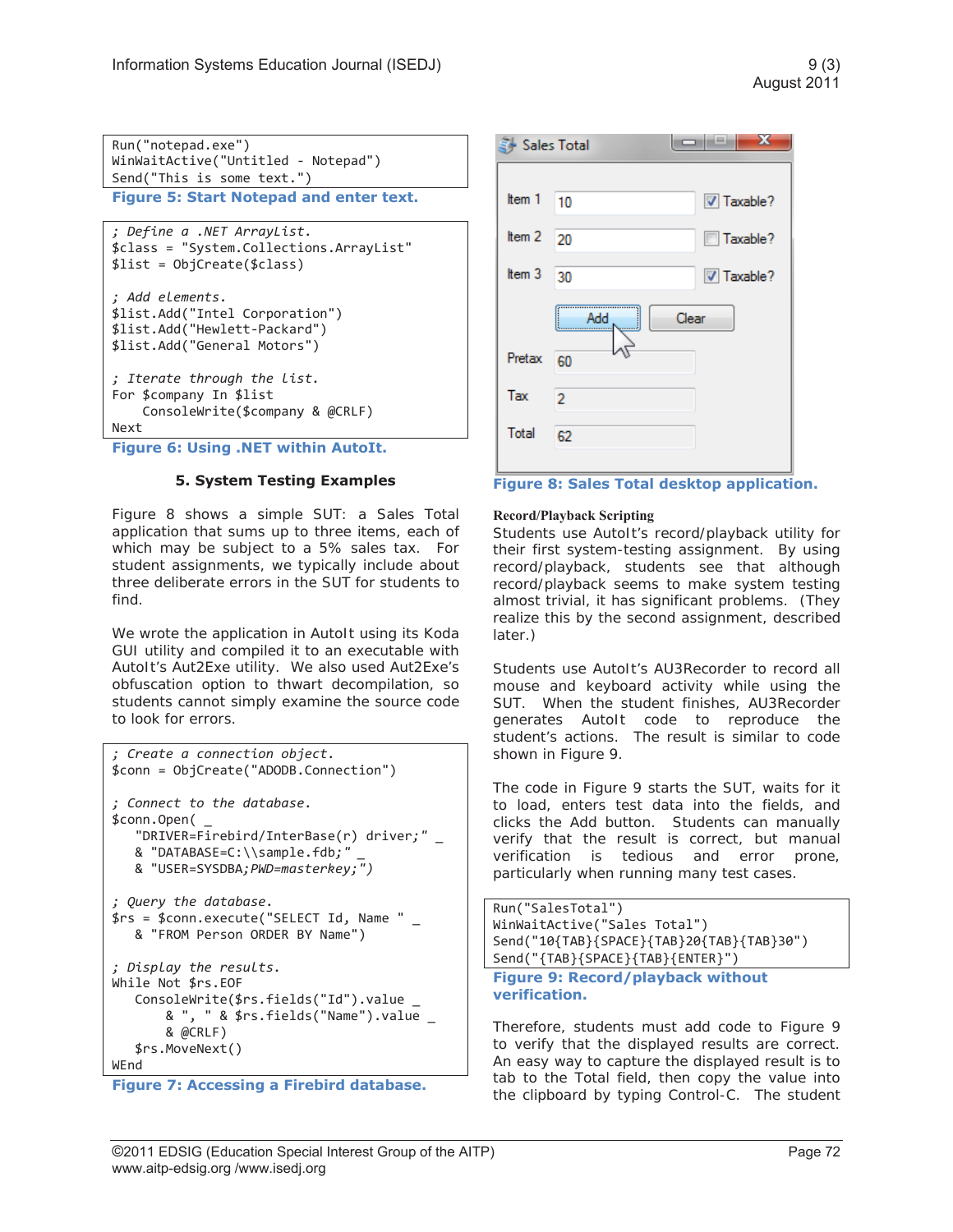runs AU3Recorder again, this time copying the total into the clipboard. The student then writes code to compare the contents of the clipboard with the expected value, as shown in Figure 10.

```
Run("SalesTotal") 
WinWaitActive("Sales Total") 
Send("10{TAB}{SPACE}{TAB}20{TAB}{TAB}30") 
Send("{TAB}{SPACE}{TAB}{ENTER}") 
Send("{TAB}{TAB}{TAB}{TAB}") 
Send("{CTRLDOWN}c{CTRLUP}") 
; Verify results (student-added code). 
#include <ClipBoard.au3> 
If ClipBoard GetData() <> "62" Then
     ConsoleWriteError("Expected 62, got ") 
     ConsoleWriteError(_ClipBoard_GetData()) 
     ConsoleWriteError(@CRLF) 
EndIf
```

```
Figure 10: Record/playback with 
verification.
```
Of course, one test case is not enough to test this SUT adequately, so students will need to repeat this process with combinations of taxable and nontaxable items, missing items, invalid entries, and so on. The result, which is typically many lines long, is highly sensitive to the layout of user interface controls. For example, if positions of the Add and Clear buttons are reversed, none of the tests will work correctly. Another problem with record/playback is that playback sends individual keystrokes and mouse movements to the SUT, which can be time consuming. After the student has added several more test cases, running these tests takes an inordinate amount of time.

For the second testing assignment, students use the same SUT but with minor changes to the user interface that break their record/playback scripts. Students thus experience the major disadvantage of using record/playback: test cases are extremely sensitive to changes in the user interface. We also fix some errors in the first version of the SUT and add a couple new ones.

We then show students how to access user interface controls directly from AutoIt, rather than by simulated keyboard and mouse activity. Our informal experiments show a speedup factor of about fifteen with direct access. (AutoIt's direct access only works with standard Windows controls, such as those found in Visual Studio. It does not work with nonstandard controls, such as those used in Delphi, QT, Java Swing, or Motif.)

As an example of an AutoIt direct access function, ControlSetText() inserts a text value directly into a text edit control. This standard function takes three parameters: the name of the SUT window, the Windows ID of the control, and the value to insert. AutoIt's AU3Info utility makes it easy to find the Windows ID of a control: simply move the mouse over the control to get its ID. For example, AU3Info reports that the Windows ID of the "Item 1" control in the Sales Total application is "Edit1."

Figure 11 shows how to use ControlSetText() and ControlClick() to insert values directly into the Sales Total application, then retrieve the total with ControlGetText().

#### **Building a System Testing Framework**

The approach taken in Figure 11 is simple and straightforward, but does not scale well. The single test case sprinkles its test data over several statements; when the code includes several test cases, it is not apparent whether the test cases are sufficient.

```
Const $TITLE = "Sales Total"
```

```
Run("SalesTotal") 
WinWaitActive($TITLE)
```

```
; Set item 1 to 10. 
ControlSetText($TITLE, "", "Edit1", 10) 
; Set item 2 to 20. 
ControlSetText($TITLE, "", "Edit2", 20) 
; Set item 3 to 30. 
ControlSetText($TITLE, "", "Edit3", 30) 
; Item 1 is taxable. 
ControlClick($TITLE, "", "Button1") 
; Item 3 is taxable. 
ControlClick($TITLE, "", "Button3") 
; Press Add button. 
ControlClick($TITLE, "", "Button4") 
; Get total. 
$tot = ControlGetText($TITLE, "", "Edit6") 
; Verify total. 
If $tot <> "62" Then 
     ConsoleWriteError("Expected 62, got " _
```

```
 & $tot & @CRLF) 
EndIf
```

```
Figure 11: Direct access.
```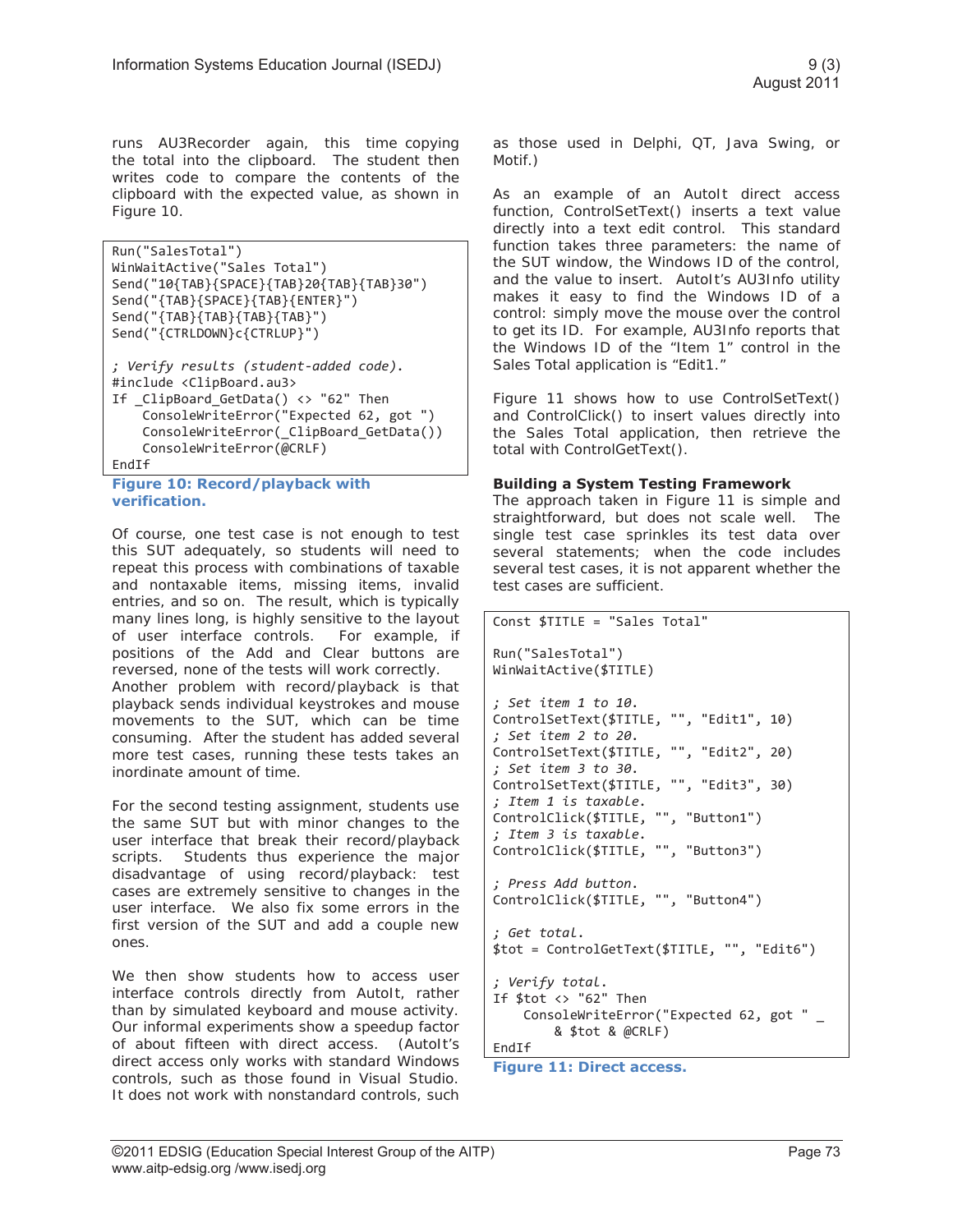Therefore, we build a system-testing framework so that writing test cases becomes trivial and the test data is obvious. We have found that students enjoy developing a system-testing framework collaboratively during in-class discussion.

An organizational scheme that we have found useful divides the framework into three files:

- A file of general system testing functions, such as StartSUT(), AssertEquals(), and AssertError() that apply to testing any desktop SUT (see Listing 1 in the appendix),
- A file of support functions specific to a particular desktop SUT, such as entering values into the SUT and verifying results (see Listing 2 in the appendix), and
- A file of test cases as function calls (see Listing 3 in the appendix).

We produced the first eleven test cases in Listing 3 using the *pairwise testing* approach (Cohen, Dalal, Parelius, & Patton, 1996) with the following values:

- For each item: blank, a whole number, and a number with a decimal point
- For each checkbox: True and False (always False when the corresponding item is blank)

The last three test cases insert an invalid value into each item, which should cause the SUT to generate errors.

Each test case is simply a function call, which makes it easy to write and maintain test cases, because testers can concentrate on test cases and test data alone. The format of Listing 3 greatly simplifies verification that the tests cases include all pairs.

#### **Storing Test Data in a Spreadsheet**

With a little more work, a spreadsheet can store the test data in a clear and easy-to-use format, as shown in Figure 12. Besides clarity, another benefit of storing test data in a spreadsheet is that students can use formulas to compute expected results.

Figure 12 uses the *keyword-based* format (Nagle, 2010; Fewster & Graham, 1999). This format uses a keyword, typically in the first column, to indicate the kind of test to perform. For example, the keyword "Test" in row 4 indicates a normal test, while the keyword

"Error" in row 17 indicates that the given test data should produce an error.

Listing 4 in the appendix shows the OpenSpreadsheet() function that opens an existing spreadsheet for reading. Listing 5 shows the SUT-specific code to read each row of the spreadsheet and call the appropriate SUTspecific function from Listing 2.

|                                        | А           | в          | C                   | D                                              | Е          | F                                    | G          | н            |                         | J    | к            |
|----------------------------------------|-------------|------------|---------------------|------------------------------------------------|------------|--------------------------------------|------------|--------------|-------------------------|------|--------------|
| $\mathbf{1}$                           |             |            |                     | <b>Test Data for "Sales Total" Application</b> |            |                                      |            |              |                         |      |              |
| $\overline{2}$                         |             |            |                     |                                                |            |                                      |            |              |                         |      |              |
| 3                                      |             |            | <b>Input Values</b> |                                                |            |                                      |            |              | <b>Expected results</b> |      |              |
| 4                                      | Kev         | <b>Num</b> | Item1               |                                                | 1Tax Item2 |                                      | 2Tax Item3 |              | 3Tax Pretax             | Tax  | <b>Total</b> |
| 5                                      | <b>Test</b> | 1          | 10.25               | <b>TRUE</b>                                    |            | <b>FALSE</b>                         |            | 30.45 FALSE  | 40.7                    | 0.51 | 41.21        |
| 6                                      | <b>Test</b> | 2          | 10                  | <b>FALSE</b>                                   | 20         | <b>TRUE</b>                          |            | <b>FALSE</b> | 30                      | 1    | 31           |
| 7                                      | <b>Test</b> | 3          | 10                  | <b>FALSE</b>                                   |            | <b>FALSE</b>                         | 30         | <b>TRUE</b>  | 40                      | 1.5  | 41.5         |
| 8                                      | <b>Test</b> | 4          | 10                  | <b>TRUE</b>                                    |            | 20.75 FALSE                          |            | <b>FALSE</b> | 30.75                   | 0.5  | 31.25        |
| 9                                      | <b>Test</b> | 5          |                     | <b>FALSE</b>                                   | 20.75      | <b>TRUE</b>                          | 30         | <b>FALSE</b> | 50.75                   | 1.04 | 51.79        |
| 10                                     | <b>Test</b> | 6          | 10.25               | <b>TRUE</b>                                    | 20         | <b>TRUE</b>                          |            | <b>FALSE</b> | 30.25                   | 1.51 | 31.76        |
| 11                                     | Test        | 7          | 10.25               | <b>TRUE</b>                                    |            | 20 FALSE                             | 30         | <b>TRUE</b>  | 60.25                   | 2.01 | 62.26        |
| 12                                     | <b>Test</b> | 8          |                     | <b>FALSE</b>                                   | 20         | <b>TRUE</b>                          | 30.45      | <b>TRUE</b>  | 50.45                   | 2.52 | 52.97        |
| 13                                     | <b>Test</b> | 9          |                     | <b>FALSE</b>                                   |            | <b>FALSE</b>                         |            | <b>FALSE</b> | 0                       | 0    | o            |
| 14                                     | <b>Test</b> | 10         | 10                  | <b>TRUE</b>                                    |            | 20.75 FALSE                          | 30.45      | <b>TRUE</b>  | 61.2                    | 2.02 | 63.22        |
| 15                                     | <b>Test</b> | 11         | 10.25               | <b>FALSE</b>                                   |            | <b>20.75 FALSE</b>                   | 30         | <b>TRUE</b>  | 61                      | 1.5  | 62.5         |
| 16                                     |             |            |                     |                                                |            |                                      |            |              |                         |      |              |
| 17                                     |             |            |                     | <b>Input Values</b>                            |            | <b>Expected results</b>              |            |              |                         |      |              |
| 18                                     | Key         | <b>Num</b> | Item1               |                                                |            | Item2 Item3 Error message            |            |              |                         |      |              |
| 19                                     | Error       | 12         | xyz                 | 20                                             |            | 30 Item 1 must be blank or a number  |            |              |                         |      |              |
| 20                                     | Error       | 13         | 10                  | <b>XVZ</b>                                     |            | 30 Item 2 must be blank or a number  |            |              |                         |      |              |
| 21                                     | Error       | 14         | 10                  | 20                                             |            | xyz Item 3 must be blank or a number |            |              |                         |      |              |
| Figure 12: Test data in a spreadsheet. |             |            |                     |                                                |            |                                      |            |              |                         |      |              |

#### **Web Application Testing**

Testing web applications is conceptually the same as testing desktop applications, but can require more setup on the instructor's part. More setup is necessary because students need access to a web application they can install on their own computers (so students do not bog down a shared SUT with tests). Furthermore, the SUT source code must be inaccessible (so students look for errors by testing, not by examining the SUT source). Instructors need to develop web SUTs that either compile to executables or sufficiently obfuscate source code. The resulting web SUT must also be easy to distribute to students and easy for students to install on their computers.

Many approaches meet these requirements for developing web SUTs, and the best choice for a particular instructor depends on the instructor's familiarity with the programming language and tools used by that approach. For example, we teach Python and Java in our introductory programming courses, so we develop our web SUTs in those languages.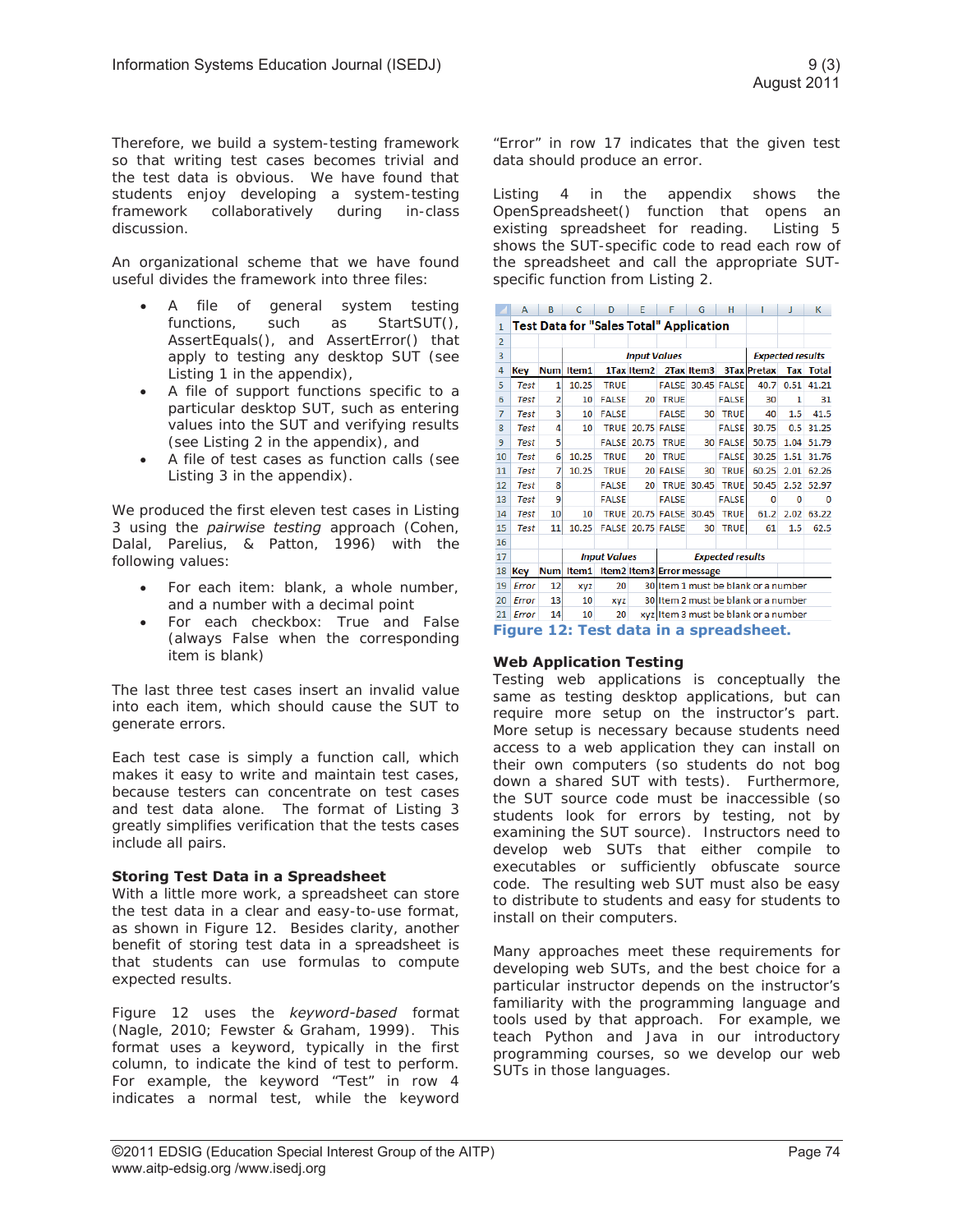Figure 13 shows the Sales Total application converted to a web application using the CherryPy web framework (cherrypy.org, 2010), which uses Python. CherryPy is relatively easy to install and includes its own web server. We distribute CherryPy web applications as compiled Python bytecode to deter students from referring to the SUT source code.

AutoIt's standard library has an extensive collection of functions for accessing and manipulating the Internet Explorer web browser. It includes functions to read and write text on a web page, enter and read form controls, submit forms, follow links, and more. For example, the \_IEFormElementCheckBoxSelect() function puts a checkmark in a checkbox.

| $\mathbf{x}$<br>▣<br>o l<br>Sales Total - Windows Internet Ex |                                                                                            |                          |   |  |  |  |  |  |  |
|---------------------------------------------------------------|--------------------------------------------------------------------------------------------|--------------------------|---|--|--|--|--|--|--|
|                                                               | $\bullet$ ( http://127.0.0.1:8080/ $\bullet$ $\otimes$ $\bullet$ $\bullet$ $\times$        |                          |   |  |  |  |  |  |  |
| File                                                          | Edit View Favorites Tools                                                                  | Help                     |   |  |  |  |  |  |  |
| <b>Favorites</b>                                              | Sales Total                                                                                |                          | 4 |  |  |  |  |  |  |
| <b>Sales Total</b>                                            |                                                                                            |                          |   |  |  |  |  |  |  |
| $Item1$   10                                                  |                                                                                            | $\triangledown$ Taxable? |   |  |  |  |  |  |  |
| Item <sub>2</sub> 20                                          |                                                                                            | $\Box$ Taxable?          |   |  |  |  |  |  |  |
| Item3 30                                                      |                                                                                            | $\triangledown$ Taxable? | Ξ |  |  |  |  |  |  |
| Add Clear                                                     |                                                                                            |                          |   |  |  |  |  |  |  |
| Pretax <sub>60</sub>                                          |                                                                                            |                          |   |  |  |  |  |  |  |
| Tax $2.0$<br>Total 62.0                                       |                                                                                            |                          |   |  |  |  |  |  |  |
|                                                               | $\bigoplus$ Internet   Protected Mode: ( $\bigoplus$ $\blacktriangledown$ $\bigoplus$ 100% |                          |   |  |  |  |  |  |  |
| . .<br>a a<br>.                                               |                                                                                            |                          |   |  |  |  |  |  |  |

**Figure 13: Sales Total web application.** 

Listing 6 in the appendix shows an example of a single test case for the Sales Total web SUT. Listing 6 is conceptually the same as the code in Figure 11 for the desktop version of Sales Total, and like Figure 11, it does not scale well. We follow the same approach for building a web system-testing framework as we did for desktop applications. That is, we create a file of functions for testing any web application, and another file of support functions for testing a specific SUT. We then put the actual test cases in either a third source file or a spreadsheet.

## **6. Conclusion**

We have been pleased with our selection of AutoIt for system testing. Its VB-like programming language, its ability to test desktop and web applications, its excellent documentation and support, its IDE, and its large standard library make it an excellent, free stand-in for a professional testing tool. Using AutoIt gives students an experience similar to that of professional QA practitioners.

Students experience both the appeal and significant disadvantages of record/playback. They learn how to write higher-level testing functions, organize those functions into a system-testing framework using a keywordbased format that stores test data separately. Finally, they see how using a custom testing framework simplifies the design and implementation of test cases for both desktop and web applications.

Although AutoIt may not be suitable for industrial use (because it cannot access nonstandard desktop GUI controls), it provides an experience similar to using professional tools, and thus makes an ideal educational systemtesting tool.

# **7. References**

- AutoHotKey. (2010). AutoHotKey. Retrieved from http://www.autohotkey.com/
- AutoIt. (2010). AutoIt. Retrieved from http://www.autoitscript.com/autoit3/index.s html
- Badboy Software. (2010). Badboy. Retrieved from http://www.badboy.com.au/
- Beizer, B. (1995). Black-Box Testing: Techniques for Functional Testing of Software and Systems. Wiley.
- Buchmann, R. A., Arba, R., & Mocean, L. (2009). Black Box Software Testing Console Implemented with AutoIT. Proceedings of the International Conference on Knowledge Engineering, Principles and Techniques, KEPT2009. Cluj-Napoca (Romania).
- cherrypy.org. (2010). CherryPy. Retrieved from http://www.cherrypy.org
- Cohen, D. M., Dalal, S. R., Parelius, J., & Patton, G. C. (1996). The Combinatorial Design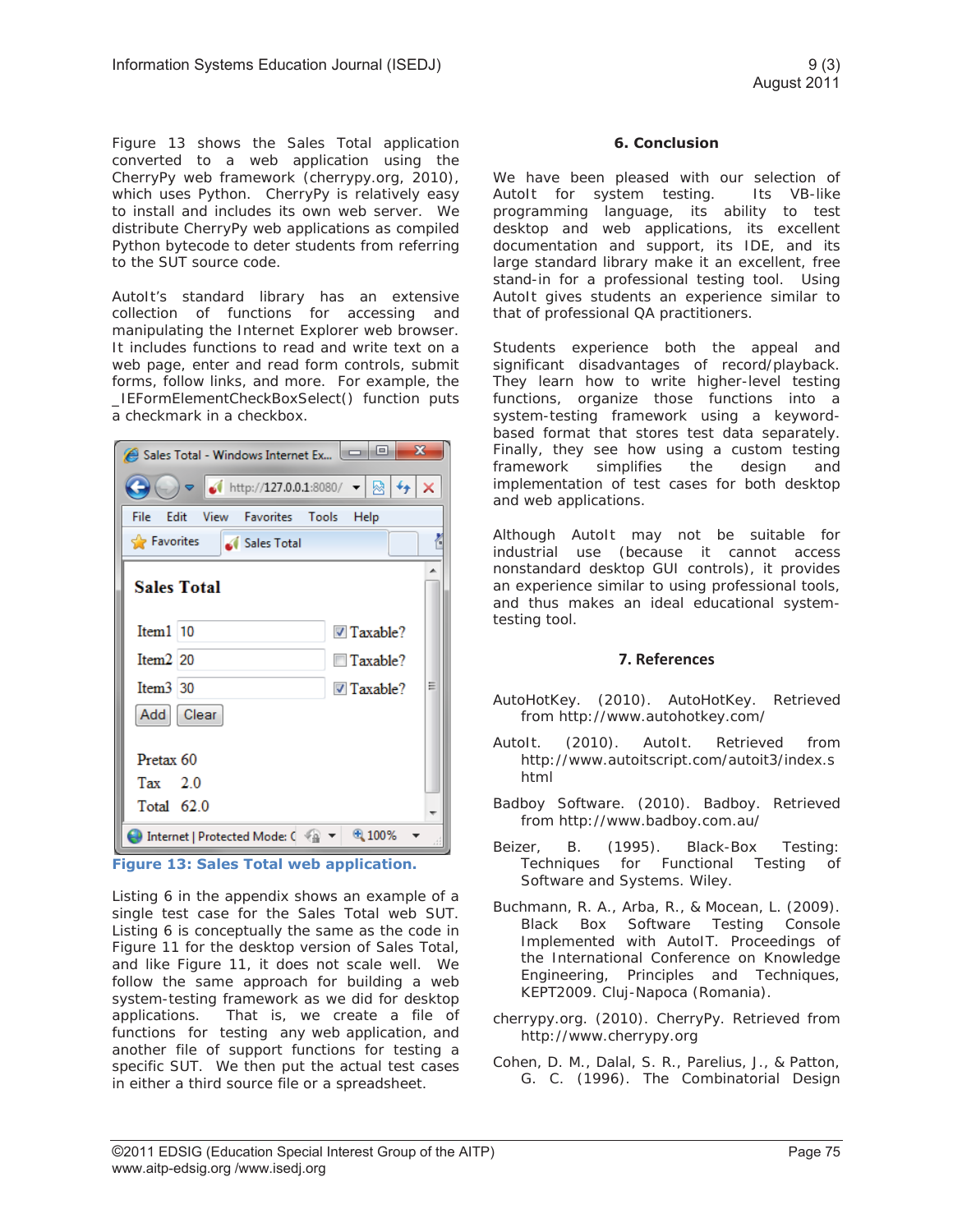Approach to Automatic Test Generation. IEEE Software , 13 (5), 83-88.

- Fewster, M., & Graham, D. (1999). Software test automation: effective use of test execution tools. New York, NY, USA: ACM Press/Addison-Wesley Publishing Co.
- Gargoyle Software Inc. (2010). Retrieved from HtmlUnit: http://htmlunit.sourceforge.net/
- Garousi, V., & Mathur, A. (2010). Current State of the Software Testing Education in North American Academia and Some Recommendations for the New Educators. 23rd IEEE Conference on Software Engineering Education and Training (pp. 89- 96). IEEE.
- Gold, R. (2010). Retrieved from HttpUnit: http://httpunit.sourceforge.net/
- Hewlett-Packard Development Company. (2010). HP QuickTest Professional software. Retrieved from HP.com: https://h10078.www1.hp.com/cda/hpms/dis play/main/hpms\_content.jsp?zn=bto&cp=1- 11-127-24^1352\_4000\_100\_\_
- IBM. (2010). Rational Functional Tester. Retrieved from http://www-01.ibm.com/software/awdtools/tester/functi onal/
- JUnit.org. (2010). Retrieved from JUnit.org: http://www.junit.org
- Minnesota Revenue. (2009, a). 2009 K–12 Education Credit. Retrieved from

http://www.taxes.state.mn.us/forms/m1ed. pdf

- Minnesota Revenue. (2009, b). 2009 Minnesota Individual Income Tax Forms and Instructions. Retrieved from http://www.taxes.state.mn.us/taxes/individ/ instructions/m1\_inst.pdf
- Nagle, C. (2010). Test Automation Frameworks. Retrieved from SAS Institute: http://safsdev.sourceforge.net/FRAMESData DrivenTestAutomationFrameworks.htm
- Pezzè, M., & Young, M. (2008). Software Testing and Analysis: Process, Principles, and Techniques. Hoboken, NJ: John Wiley & Sons, Inc.
- SciTE. (2010). Retrieved from SciTE: http://www.scintilla.org/SciTE.html
- Selenium Project. (2010). Selenium web application testing system. Retrieved from http://seleniumhq.org/
- Telcordia. (2010). Applied Research at Telcordia. Retrieved from AR Greenhouse: http://aetgweb.argreenhouse.com/
- Wall, T. (2008). Retrieved from Abbot Java GUI Test **Framework:** http://abbot.sourceforge.net/doc/overview.s html
- Wikipedia. (2010). AutoHotKey. Retrieved from http://en.wikipedia.org/wiki/Autohotkey

# **APPENDIX**

| Table 1: System-testing tool evaluation summary. |       |               |                 |                   |               |  |  |
|--------------------------------------------------|-------|---------------|-----------------|-------------------|---------------|--|--|
| Feature                                          | JUnit | <b>Badboy</b> | <b>Selenium</b> | <b>AutoHotKey</b> | <b>AutoIt</b> |  |  |
| <b>Programmability</b>                           |       |               |                 |                   |               |  |  |
| Record/playback                                  |       |               |                 |                   |               |  |  |
| <b>External resource access</b>                  |       |               |                 |                   |               |  |  |
| Desktop GUI and web testing                      |       |               |                 |                   |               |  |  |
| <b>Control information</b>                       |       |               |                 |                   |               |  |  |
| <b>Includes IDE</b>                              |       |               |                 |                   |               |  |  |
| <b>Creates GUI executables</b>                   |       |               |                 |                   |               |  |  |
| <b>Support</b>                                   |       |               |                 |                   |               |  |  |
| <b>TOTAL</b>                                     | 16    | 22            | 29              | 29                | 33            |  |  |
|                                                  |       |               |                 |                   |               |  |  |

**Listing 1: Testing.au3 (General system testing functions)** AutoItSetOption("MustDeclareVars", 1)

*; Start the system under test (SUT) if not already running. ; \$windowTitle: The window title of the SUT.* 

*; \$exeName: The name of the executable file.* 

*; \$windowText: Additional text that must appear in the SUT window (optional).*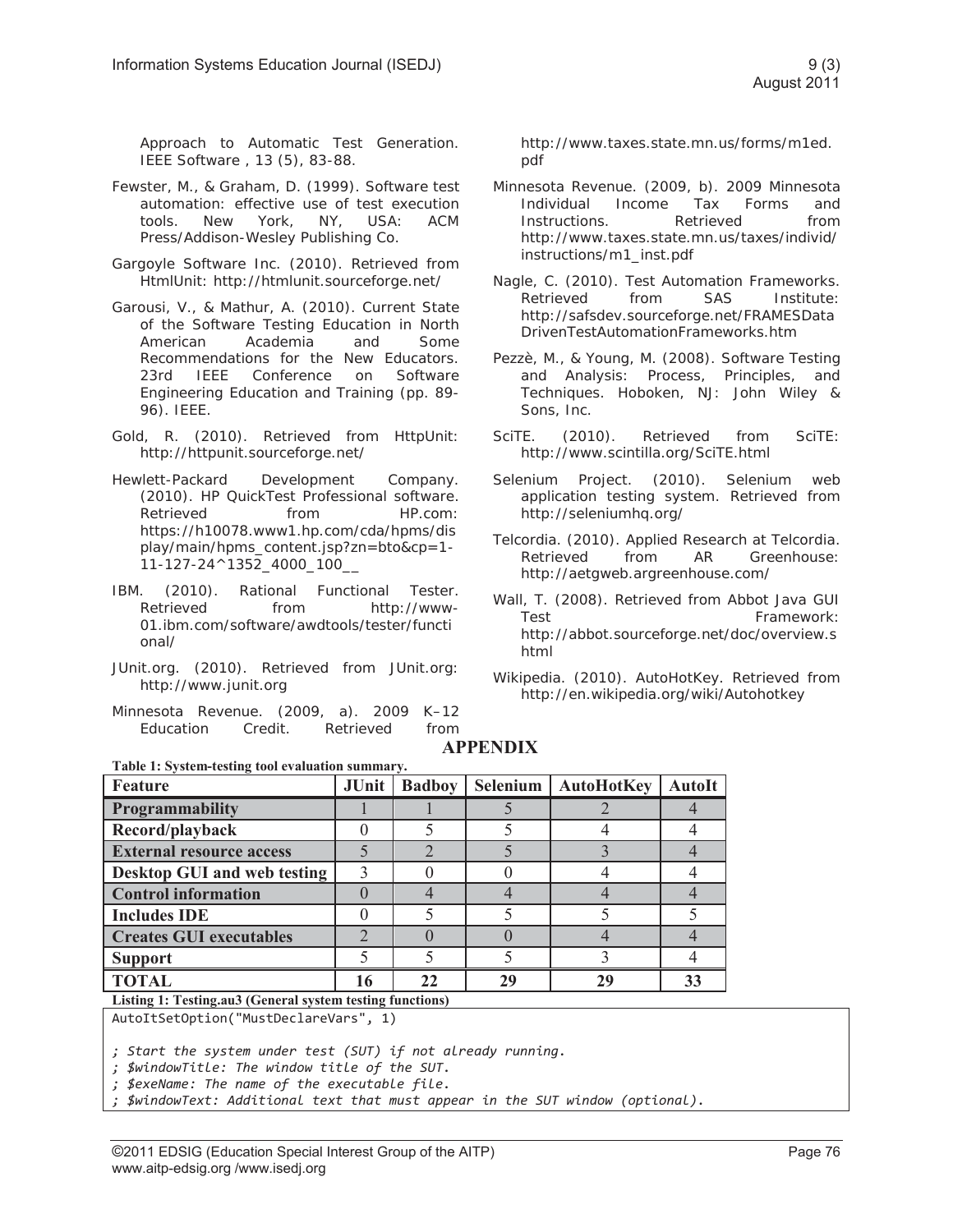```
Func StartSUT($windowTitle, $exeName, $windowText = "") 
     If Not WinExists($windowTitle, $windowText) Then 
         Run($exeName) 
     EndIf 
     WinWait($windowTitle, $windowText) 
     If Not WinActive($windowTitle, $windowText) Then 
         WinActivate($windowTitle, $windowText) 
    EndTf
     WinWaitActive($windowTitle, $windowText) 
EndFunc ;==>StartSUT 
; Ensure that the given condition is true, otherwise log an error. 
; $testName: The name of the current test case. 
; $condition: The Boolean condition that should be true. 
; $message: Optional, additional information to appear with the error. 
Func Assert($testName, $condition, $message = "") 
    If Not $condition Then 
         LogError($testName, $message) 
     EndIf 
EndFunc ;==>Assert 
; Ensure that the expected value equals the actual, otherwise log an error. 
; $testName: The name of the current test case. 
; $expected: The expected value. 
; $actual: The actcual value. 
; $message: Optional, additional information to appear with the error. 
Func AssertEquals($testName, $expected, $actual, $message = "") 
     If $message <> "" Then 
         $message = ": " & $message 
     EndIf 
     If $expected <> $actual Then 
         Assert($testName, $expected == $actual, "Expected " & $expected _ 
                  & ", but found " & $actual & $message) 
    EndTf
EndFunc ;==>AssertEquals 
; Ensure that a new error message box appears. 
; $testName: The name of the current test case. 
; $errorWindowTitle: The window title of the error message box. 
; $ackButtonName: The name of the button control used to acknowledge the error. 
; $errorMessage: The expected error message to appear in the message box (optional). 
Func AssertError($testName, $errorWindowTitle, $ackButtonName, $errorMessage = "") 
     WinWait($errorWindowTitle, "", 1) 
     If Not WinActive($errorWindowTitle, "") Then WinActivate($errorWindowTitle, "") 
     WinWaitActive($errorWindowTitle, "", 1) 
     If WinExists($errorWindowTitle) Then 
         If Not WinExists($errorWindowTitle, $errorMessage) Then 
             LogError($testName, "Wrong error message, expected '" & $errorMessage _ 
                       & "', but found '" & ToOneLine(WinGetText($errorWindowTitle)) & "'") 
        Fnd<sub>Tf</sub>
         ControlClick($errorWindowTitle, "", $ackButtonName) 
     Else 
         LogError($testName, "Did not get any error, expected '" & $errorMessage & "'") 
     EndIf 
EndFunc ;==>AssertError 
; ------------------------------------------------------------------------ 
; Internal functions. 
 ; ------------------------------------------------------------------------
```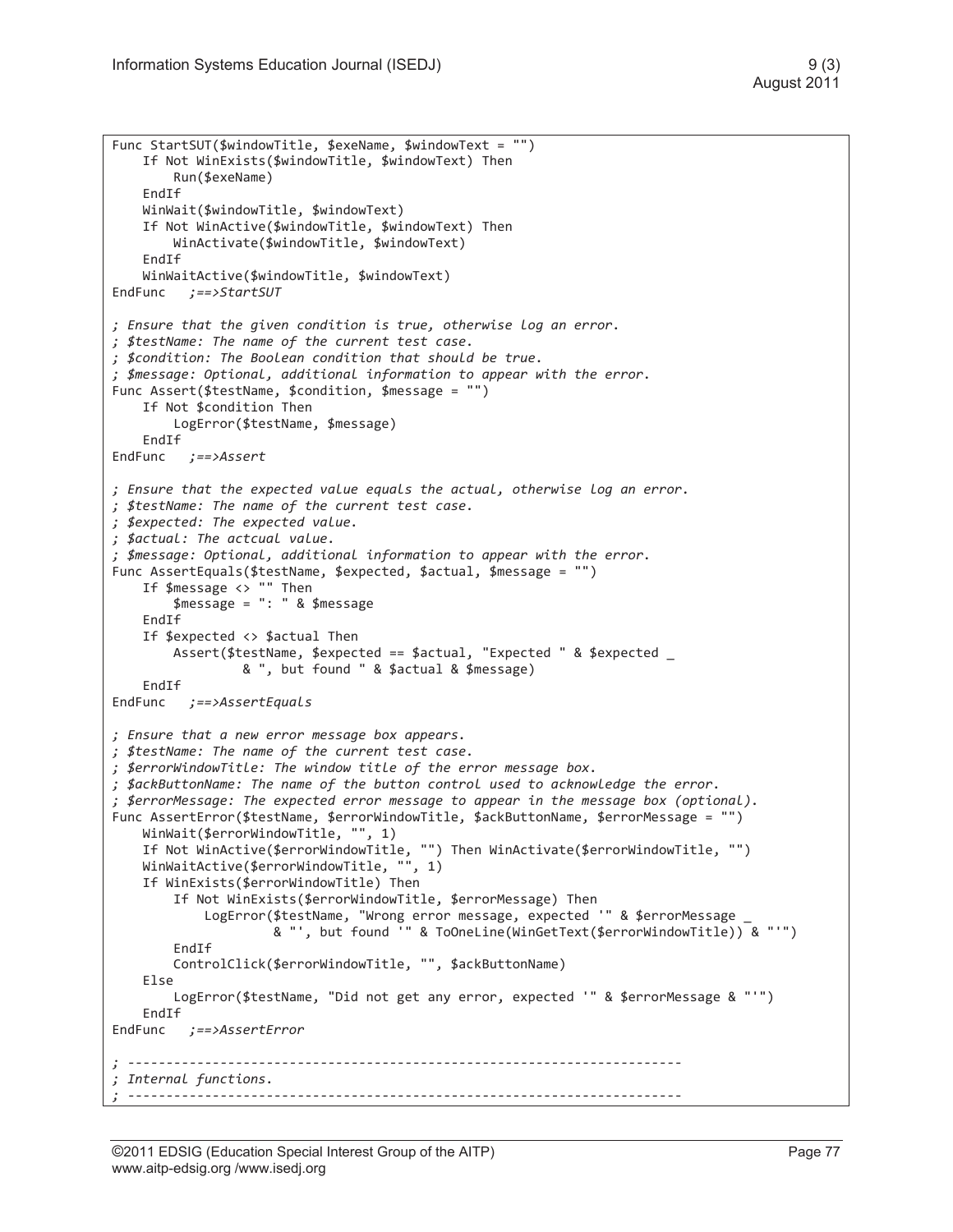```
; Report an an error (internal function). 
; $testName: The name of the test case that failed. 
; $message: The error message to log. 
Func LogError($testName, $message) 
     If $message <> "" Then 
         $message = ": " & $message 
    EndTf
     ConsoleWriteError("ERROR in test " & $testName & $message & @CRLF) 
EndFunc ;==>LogError 
; Convert a multiline string to a single line. 
; $string: The multiline string. 
; Returns: The same string but all on one line. 
Func ToOneLine($string) 
    Return StringStripWS(StringReplace(StringReplace($string, Chr(10), " ") _
             , Chr(13), " "), 7) 
EndFunc ;==>ToOneLine 
Listing 2: SalesTotalTesting.au3 (Support Functions for testing the "Sales Total" application)
#include "Testing.au3" 
AutoItSetOption("MustDeclareVars", 1) 
Dim Const $WINDOW TITLE = "Sales Total"
Dim Const $ERROR WINDOW TITLE = "Sales Total Error"
; Clicks the Clear button. 
Func ClickClearButton() 
   ControlClick($WINDOW TITLE, "", "Button5")
EndFunc ;==>ClickClearButton 
; Clicks the Add button. 
Func ClickAddButton() 
     ControlClick($WINDOW_TITLE, "", "Button4") 
EndFunc ;==>ClickAddButton 
; Enters values into the application, without pressing a button. 
; $item1: The cost of the first item. 
; $item1Taxable: If true, item 1 is taxable. 
; $item2: The cost of the second item. 
; $item2Taxable: If true, item 2 is taxable. 
; $item3: The cost of the third item. 
; $item3Taxable: If true, item 3 is taxable. 
Func EnterValues($item1, $item1Taxable, $item2, $item2Taxable, $item3, $item3Taxable) 
 ControlSetText($WINDOW_TITLE, "", "Edit1", $item1) 
 ControlSetText($WINDOW_TITLE, "", "Edit2", $item2) 
 ControlSetText($WINDOW_TITLE, "", "Edit3", $item3) 
     If $item1Taxable Then 
        ControlClick($WINDOW TITLE, "", "Button1")
     EndIf 
     If $item2Taxable Then 
        ControlClick($WINDOW TITLE, "", "Button2")
     EndIf 
     If $item3Taxable Then 
         ControlClick($WINDOW_TITLE, "", "Button3") 
     EndIf 
EndFunc ;==>EnterValues 
; Ensures that the results are as expected.
```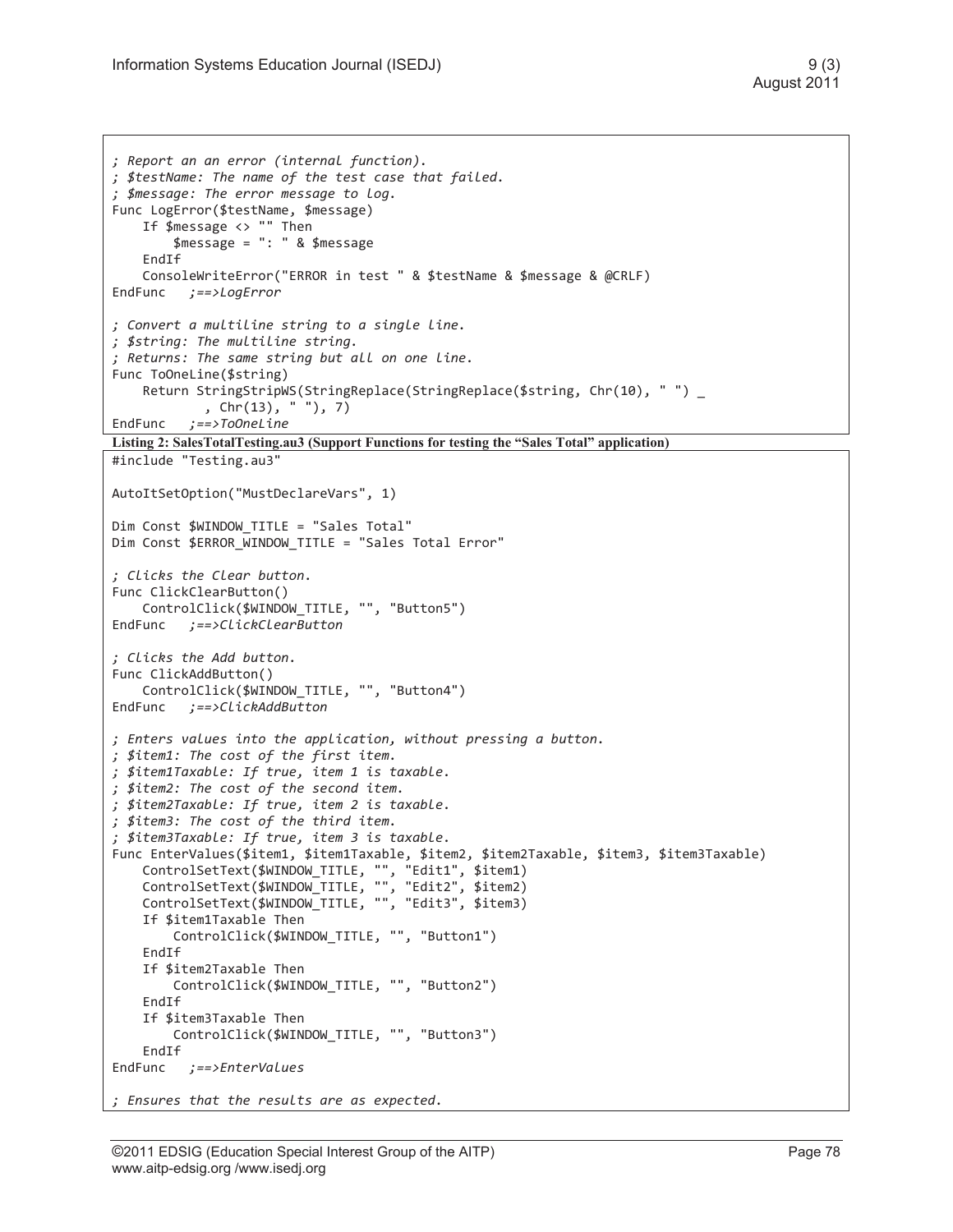```
; $testName: The name of the currently running test case. 
; $pretax: The expected pretax value. 
; $tax: The expected tax value. 
; $total: The expected total value. 
Func VerifyResults($testName, $pretax, $tax, $total) 
     AssertEquals($testName, $pretax, ControlGetText($WINDOW_TITLE, "", "Edit4"), "Pretax") 
     AssertEquals($testName, $tax, ControlGetText($WINDOW_TITLE, "", "Edit5"), "Tax") 
     AssertEquals($testName, $total, ControlGetText($WINDOW_TITLE, "", "Edit6"), "Total") 
EndFunc ;==>VerifyResults 
; Runs a testcase by entering the given values, pressing the Add button, and 
; ensuring that the results equal the given expected values. 
; $testName: The name of the currently running test case. 
; $item1: The cost of the first item. 
; $item1Taxable: If true, item 1 is taxable. 
; $item2: The cost of the second item. 
; $item2Taxable: If true, item 2 is taxable. 
; $item3: The cost of the third item. 
; $item3Taxable: If true, item 3 is taxable. 
; $pretax: The expected pretax value. 
; $tax: The expected tax value. 
; $total: The expected total value. 
Func RunTest($testName, $item1, $item1Taxable, $item2, $item2Taxable, $item3, _ 
         $item3Taxable, $pretax, $tax, $total) 
     ClickClearButton() 
     EnterValues($item1, $item1Taxable, $item2, $item2Taxable, $item3, $item3Taxable) 
     ClickAddButton() 
     VerifyResults($testName, $pretax, $tax, $total) 
EndFunc ;==>RunTest 
; Runs a testcase by entering the given values, pressing the Add button, and 
; ensuring that an error message box appears with the given message. 
; $testName: The name of the currently running test case. 
; $item1: The cost of the first item. 
; $item1Taxable: If true, item 1 is taxable. 
; $item2: The cost of the second item. 
; $item2Taxable: If true, item 2 is taxable. 
; $item3: The cost of the third item. 
; $item3Taxable: If true, item 3 is taxable. 
; $expectedMessage: The error message that should appear. 
Func RunTestError($testName, $item1, $item2, $item3, $expectedMessage) 
     ClickClearButton() 
     EnterValues($item1, False, $item2, False, $item3, False) 
     ClickAddButton() 
     AssertError($testName, $ERROR_WINDOW_TITLE, "Button1", $expectedMessage) 
EndFunc ;==>RunTestError 
; Starts the Sales Total application if it is not already running. 
Func StartSalesTotal() 
     StartSUT($WINDOW_TITLE, "SalesTotal") 
EndFunc ;==>StartSalesTotal 
Listing 3: SalesTotalTestCases.au3 (Test cases for the "Sales Total" desktop application)
#include "SalesTotalTesting.au3" 
AutoItSetOption("MustDeclareVars", 1) 
StartSalesTotal() 
; Tests: Item1 1Tax Item2 2Tax Item3 3Tax Pretax Tax Total 
                   True, "", False, 30.45, False, 40.7, 0.51, 41.21)
```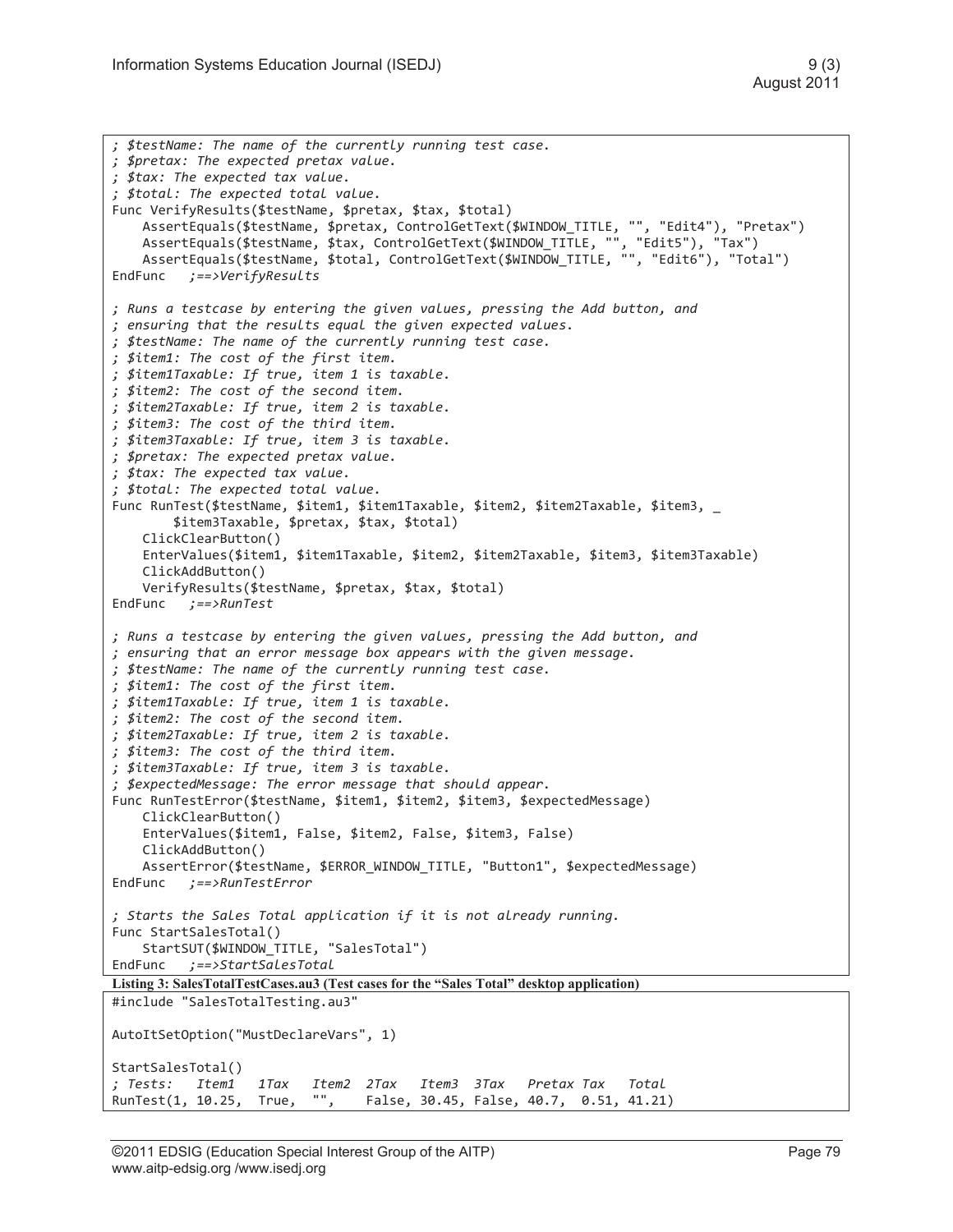```
RunTest(2, 10, False, 20, True, "", False, 30, 1.00, 31.00) 
RunTest(3, 10, False, "", False, 30, True, 40, 1.50, 41.50) 
RunTest(4, 10, True, 20.75, False, "", False, 30.75, 0.50, 31.25) 
RunTest(5, "", False, 20.75, True, 30, False, 50.75, 1.04, 51.79) 
RunTest(6, 10.25, True, 20, True, "", False, 30.25, 1.51, 31.76)<br>RunTest(7, 10.25, True, 20, False, 30, True, 60.25, 2.01, 62.26)
RunTest(7, 10.25, True, 20, False, 30,<br>RunTest(8, "", False, 20, True, 30.4
RunTest(8, "", False, 20, True, 30.45, True, 50.45, 2.52, 52.97) 
                                False, "", False, 0, 0, 0.00)
RunTest(10, 10, True, 20.75, False, 30.45, True, 61.2, 2.02, 63.22) 
RunTest(11, 10.25, False, 20.75, False, 30, True, 61, 1.50, 62.50) 
; Errors: Item1 Item2 Item3 Expected message 
RunTestError(12, "xyz", 20, 30, "Item 1 must be blank or a number") 
                        "xyz", 30, "Item 2 must be blank or a number")
RunTestError(14, 10, 20, "xyz", "Item 3 must be blank or a number")
Listing 4: SpreadsheetTest.au3 (Support functions for storing test data in a spreadsheet) 
#include<Excel.au3> 
; Returns an Excel spreadsheet with the given title and path. If the spreadsheet is 
; already open in Excel, it returns that spreadsheet, otherwise, it opens the 
; spreadsheet. 
; $title: The title of the spreadsheet. 
; $path: The absolute path (file location) of the spreadsheet. 
; Returns: The spreadsheet with the given title and path. 
Func OpenSpreadsheet($title, $path) 
    Local $oExcel 
     If WinExists($title, "") Then 
         $oExcel = _ExcelBookAttach($path) 
     Else 
         $oExcel = _ExcelBookOpen($path) 
     EndIf 
     If @error <> 0 Then 
         MsgBox(0, "Error!", "Unable to open the Excel spreadsheet " & $path) 
         Exit 
     EndIf 
     Return $oExcel 
EndFunc ;==>OpenSpreadsheet 
Listing 5: SalesTotalExcel.au3 (Run "Sales Total" test cases from an Excel spreadsheet)
AutoItSetOption("MustDeclareVars", 1) 
#include "SpreadsheetTesting.au3" 
#include "SalesTotalTesting.au3" 
Global Const $EXCEL PATH = @WorkingDir & "\SalesTotalTestData.xlsx"
Global Const $EXCEL TITLE = "Microsoft Excel - SalesTotalTestData.xlsx"
Func RunTests($testData) 
     For $row = 1 To $testData[0][0] ; row count 
         Local $keyword = $testData[$row][1] 
         Switch $keyword 
             Case "Test" 
                 Local $testName = $testData[$row][2] 
                Local $item1Value = $testData[$row][3]
                 Local $item1Taxable = $testData[$row][4] 
                Local $item2Value = $testData[$row][5]
                 Local $item2Taxable = $testData[$row][6] 
                Local $item3Value = $testData[$row][7]
                 Local $item3Taxable = $testData[$row][8] 
                 Local $pretax = $testData[$row][9]
```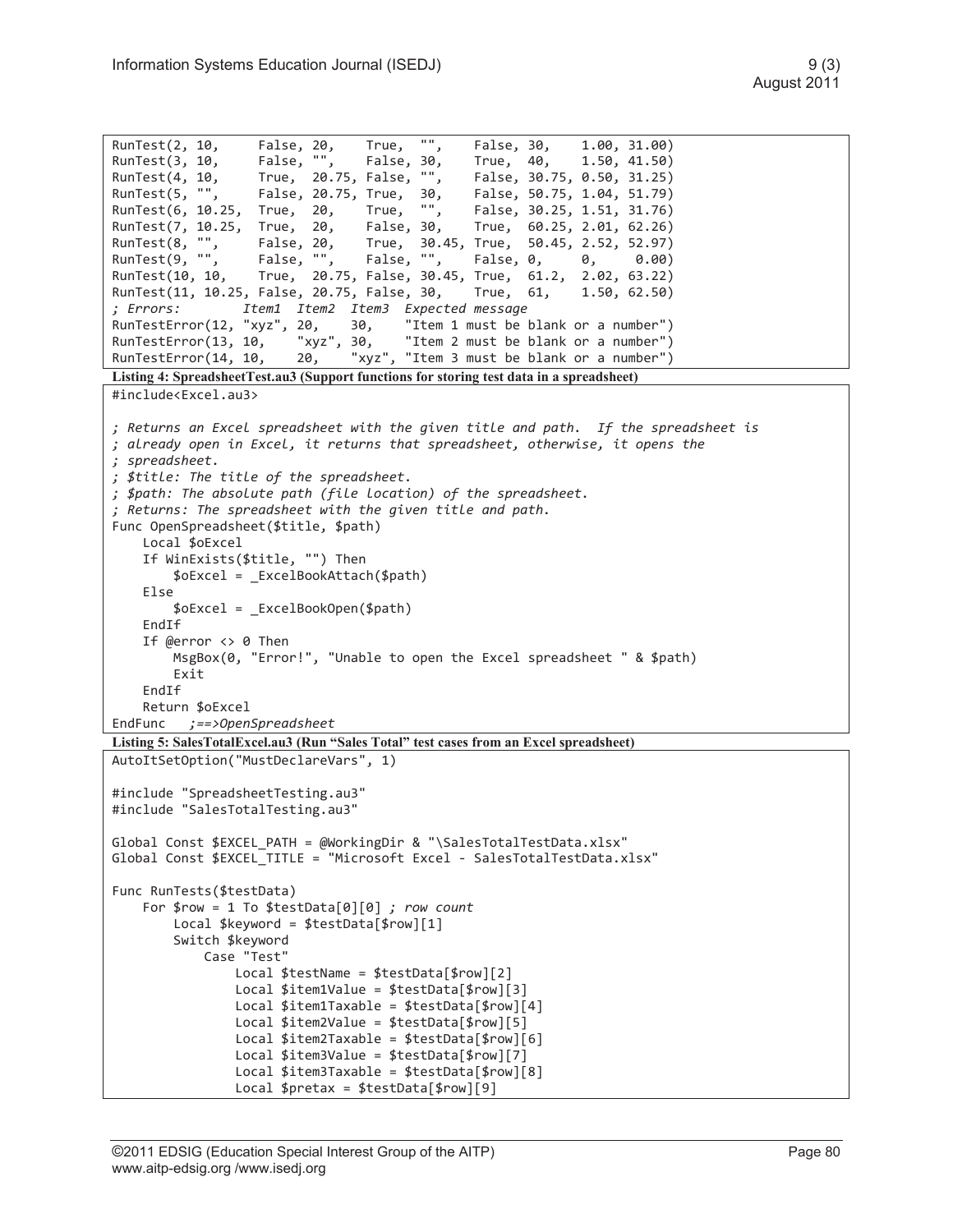```
 Local $tax = $testData[$row][10] 
                  Local $total = $testData[$row][11] 
                  RunTest($testName, $item1Value, $item1Taxable, $item2Value, _ 
                          $item2Taxable, $item3Value, $item3Taxable, $pretax, $tax, $total) 
             Case "Error" 
                Local $testName = $testData[$row][2]
                 Local $item1Value = $testData[$row][3] 
                Local $item2Value = $testData[$row][4]
                  Local $item3Value = $testData[$row][6] 
                  Local $expectedMessage = $testData[$row][7] 
                 RunTestError($testName, $item1Value, $item2Value, $item3Value, _
                          $expectedMessage) 
         EndSwitch 
     Next 
EndFunc ;==>RunTests 
Global $oExcel = OpenSpreadsheet($EXCEL_TITLE, $EXCEL_PATH) 
Global $testData = ExcelReadSheetToArray($oExcel)
StartSalesTotal() 
RunTests($testData) 
Listing 6: SalesTotalWebTest.au3 (Simple example of single web test case) 
#include <IE.au3> 
; Open the site. 
$browser = _IECreate("http://127.0.0.1:8080") 
; Get the form. 
$form = _IEFormGetObjByName($browser, "salesform") 
; Set item 1 to 10. 
$item1String = _IEFormElementGetObjByName($form, "item1String") 
_IEFormElementSetValue($item1String, "10") 
; Item 1 is taxable. 
_IEFormElementCheckBoxSelect($form, "item1Taxable") 
; Set item 2 to 20. 
$item2String = _IEFormElementGetObjByName($form, "item2String") 
_IEFormElementSetValue($item2String, "20") 
; Set item 3 to 30. 
$item3String = _IEFormElementGetObjByName($form, "item3String") 
_IEFormElementSetValue($item3String, "30") 
; Item 3 is taxable. 
_IEFormElementCheckBoxSelect($form, "item3Taxable") 
; Get the Add button (0 = first button). 
$addButton = _IEFormElementGetObjByName($form, "button", 0) 
; Submit the form. 
_IEAction($addButton, "click") 
; Verify results. 
$pretaxSumObject = _IEGetObjById($browser, "pretaxSum") 
$pretaxSum = _IEPropertyGet($pretaxSumObject, "innertext") 
If $pretaxSum <> "60" Then 
     ConsoleWriteError('Error: pretax sum expected 60, got: ' & $pretaxSum & @CRLF) 
EndIf 
$taxSumObject = _IEGetObjById($browser, "taxSum") 
$taxSum = _IEPropertyGet($taxSumObject, "innertext") 
If $taxSum <> "2.0" Then 
     ConsoleWriteError('Error: tax sum expected 2.0, got: ' & $taxSum & @CRLF) 
EndIf
```